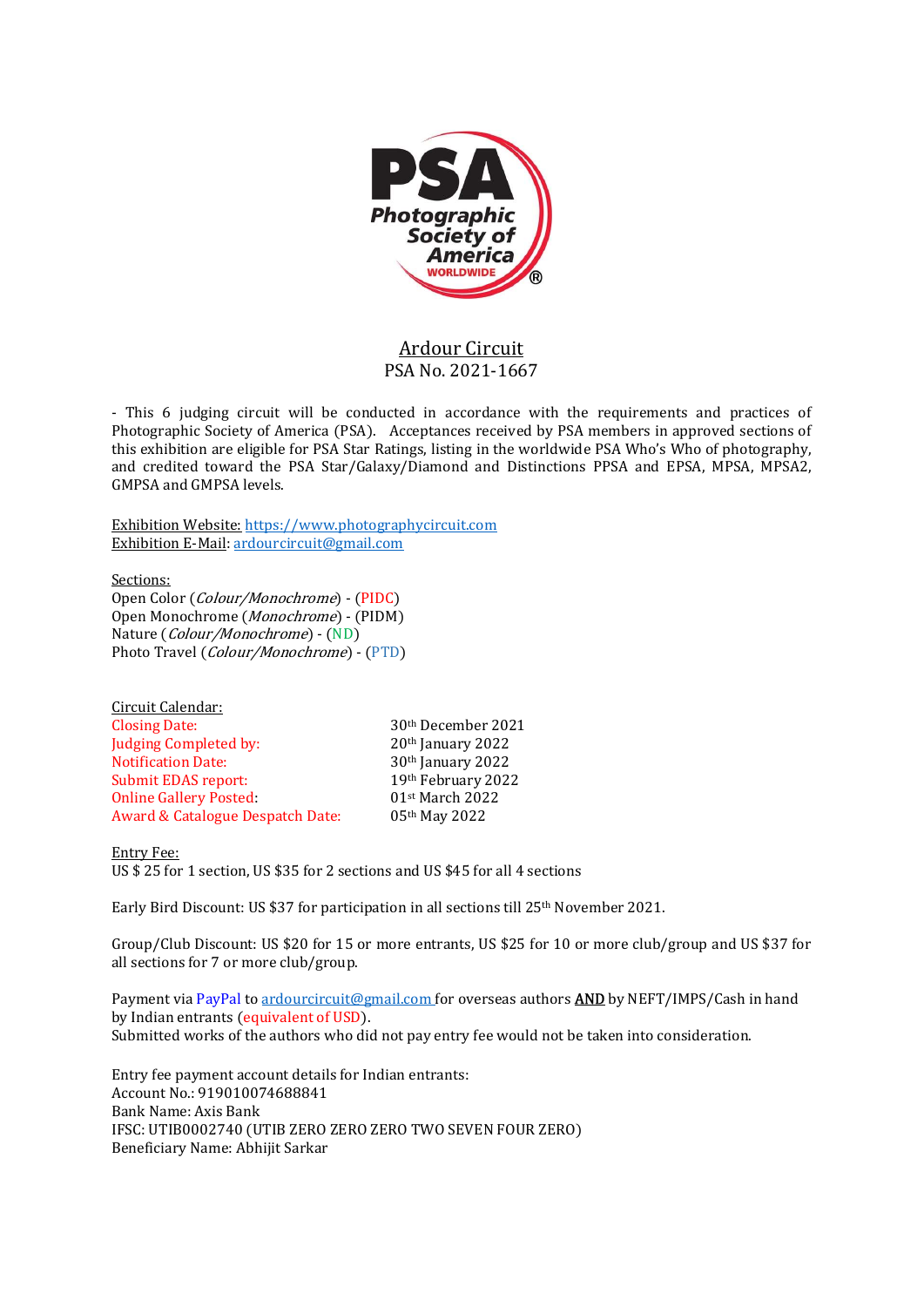Public Showing:

Due to Covid 19, public showing shall not be applicable for this exhibition. Online Awards and Acceptances galleries shall be made available for public viewing.

Jury members:

## SALON 1

- 1. Christine Pence, QPSA (USA)
- 2. Nan Carder, FPSA, GMPSA, EFIAP (USA)
- 3. Rowshan Akhter, MPSA (USA)

## SALON<sub>2</sub>

- 1. Mohammed Ali Salim, FPSA, GMPSA, MFIAP (USA)
- 2. James D Smith, MPSA, GPU CR3 (USA)
- 3. Taraknath Dey, GMPSA, EFIAP (Canada)

## SALON 3

- 1. Barbara Jenkin, EFIAP/d2, GMPSA/g, SPSA, ARPS (ENGLAND)
- 2. James Ball, LDPS (ENGLAND)
- 3. Wendy Allard, FRPS, PPSA, CPAGB, BPE3, EFIAP/b (ENGLAND)

#### SALON 4

- 1. Avik Sett, EPSA, EFIAP (INDIA)
- 2. Koshal Basu, EPSA, EFIAP/b (INDIA)
- 3. Piu Maitra, EPSA (INDIA)

#### SALON 5

- 1. Adela Lia Rusu, EPSA, EFIAP/g (Romania)
- 2. Ana Joveva, QPSA (North Macedonia)
- 3. Buket Ozatay, EPSA, EFIAP/d1 (Cyprus)

# SALON<sub>6</sub>

- 1. LIN Wolfgang, AVAA (HK), MPSA2, GMUPHK, EFIAP/b, GPU Aphrodite, GPU VIP2 (Hong Kong)
- 2. Hong Wai Victor Cheng, EPSA, EFIAP (Hong Kong)
- 3. Yiu Wah Wong, EPSA, EFIAP/b (Hong Kong)

Awards:

- 1 x PSA Gold (For Each Section)
- 3 x Passion Medal (For Each Section)
- 3 x Certificate of Merit (For Each Section)
- 3 x Jury Choice (For Each Section)
- 1 x Chairman Choice (For Each Section)
- 1 Best Entrant of the Circuit
- 1 Best Club Trophy for the Circuit, 1 Best Group Trophy for the Circuit

Catalogue:

On-line PDF Exhibition Catalog shall be available for download from exhibition website.

#### Submission Process:

AUTHORS MUST FILL OUT ENTRY FORM AND SUBMIT PHOTOS ONLINE

No requirements for file names, file name should be as you would want it to appear in the catalogue (same as title name).Words such as "Untitled" and "No Title" are not acceptable as part or all of an image's title, nor are camera capture filenames or titles consisting of only numbers.

Each image must have a unique title. Once an image has been accepted in a PSA Recognized exhibition, that same image, or a like "in camera" or a "reproduction" duplicate of that image:

i. May not be re-entered in any section of the same Division Star Ratings class in that exhibition regardless of media, format, or title.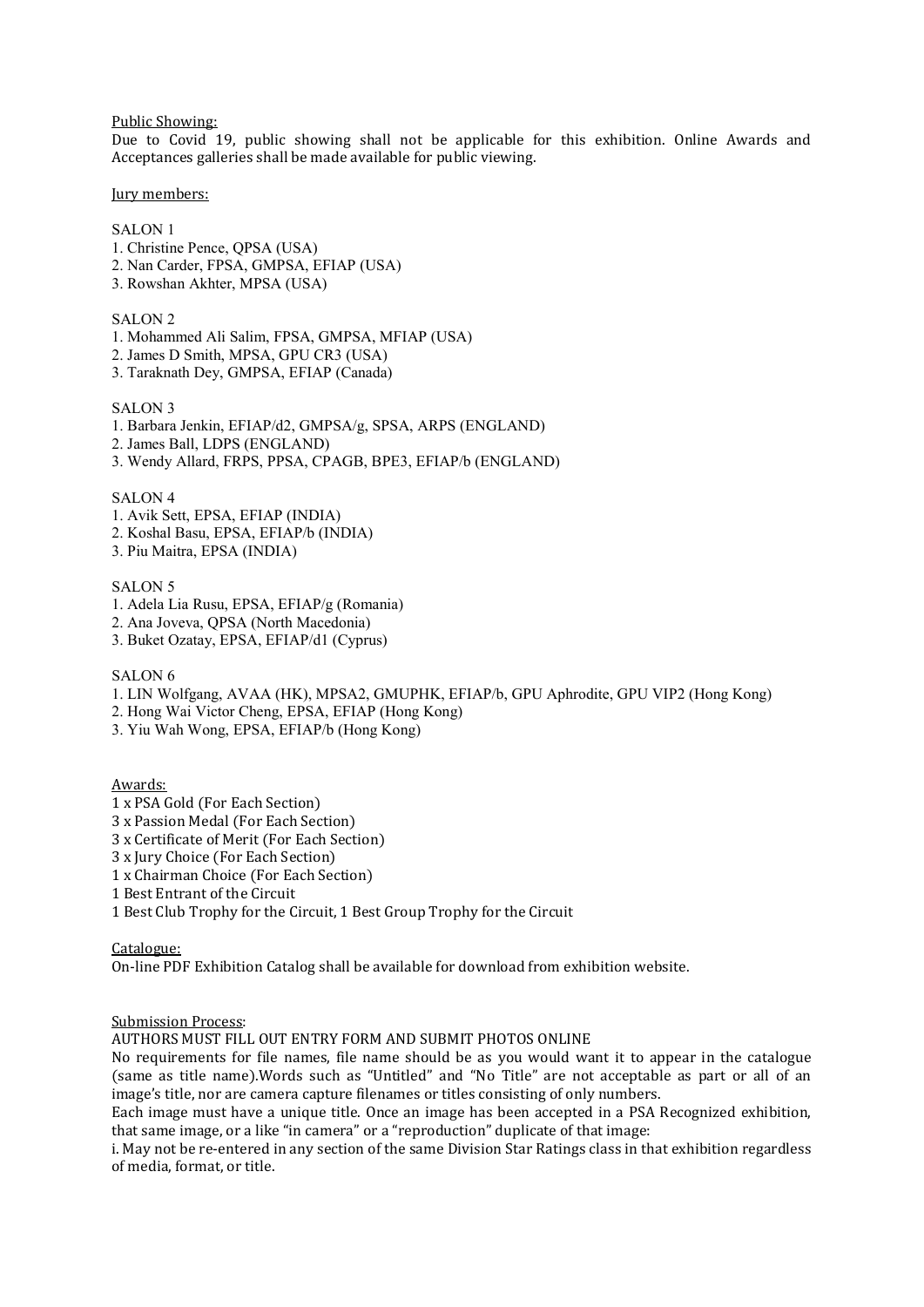ii. May not be re-titled for entry in any other PSA Recognized exhibition.

## Image Specification:

Photos must be in JPEG file format, Max. Horizontal length is 1920 pix. Max. Vertical length is 1080 pix. in 300 dpi. Compression 7-12, max 2Mb. Oversized images shall be rejected by the system. Image title length must be less than or equal to 35 characters. Titles do not need to be translated to English but must be given in English characters.

Exhibition Website: https://www.photographycircuit.com Exhibition E-Mail: ardourcircuit@gmail.com

# Judging Process:

An entrant's four images will be distributed throughout four rounds of judging for that section. Each round of judging will not contain more than ONE image from each entrant. Judging is to take place remotely (online) by each jury member. Distribution of images shall be in the same round order as submitted by the entrant. Remote judging will take place and all judges shall use equipment capable of displaying submitted images at 100% as per PSA Exhibition Standards 2021.

Target Acceptance Range: 29%-35%

## Report Card Notification:

All participants will receive report card notifications via e-mail. The results of the exhibition will also be published on the website.

## Rules by the Organiser:-

Certificate of Merit, Jury Choice and Chairman Choice Awards will be in the form of electronic certificates in PDF format distributed online on/or before the date of award despatch.

To be eligible for Best Club Trophy, minimum 10 participants from a club must participate and pay their entry fees. Group Participation is not eligible for Best Club Trophy.

Authors' may win more than one award in each section. Authors may be requested to share unedited version of submitted image(s). Non-Cooperation shall be reported to PSA.

Best Entrant will be judged on total number of acceptances. In case of tie, number of awards shall be counted. Again in case of tie, Circuit Chairman shall take final decision.

Aerial photography photos if submitted must conform to PSA Aerial photography policies available HERE

# PSA Conditions of Entry 2021:

# Certification:

By virtue of submitting an image, the entrant certifies the work as his or her own (.Images may not incorporate elements produced by anyone else (for example: clip art, images or art by others downloaded from the Internet). Aliases are not allowed. The entrant permits the sponsors to reproduce all or part of the entered material free of charge for publication and/or display in media related to the exhibition. This may include low resolution posting on a website. Note: Entrants who indicate that their images may not be reproduced or used "will not be eligible for awards" or inclusion in audio-visuals of the exhibition "and could be subject to disqualification" by the exhibition sponsors. The exhibition assumes no liability of any misuse of copyright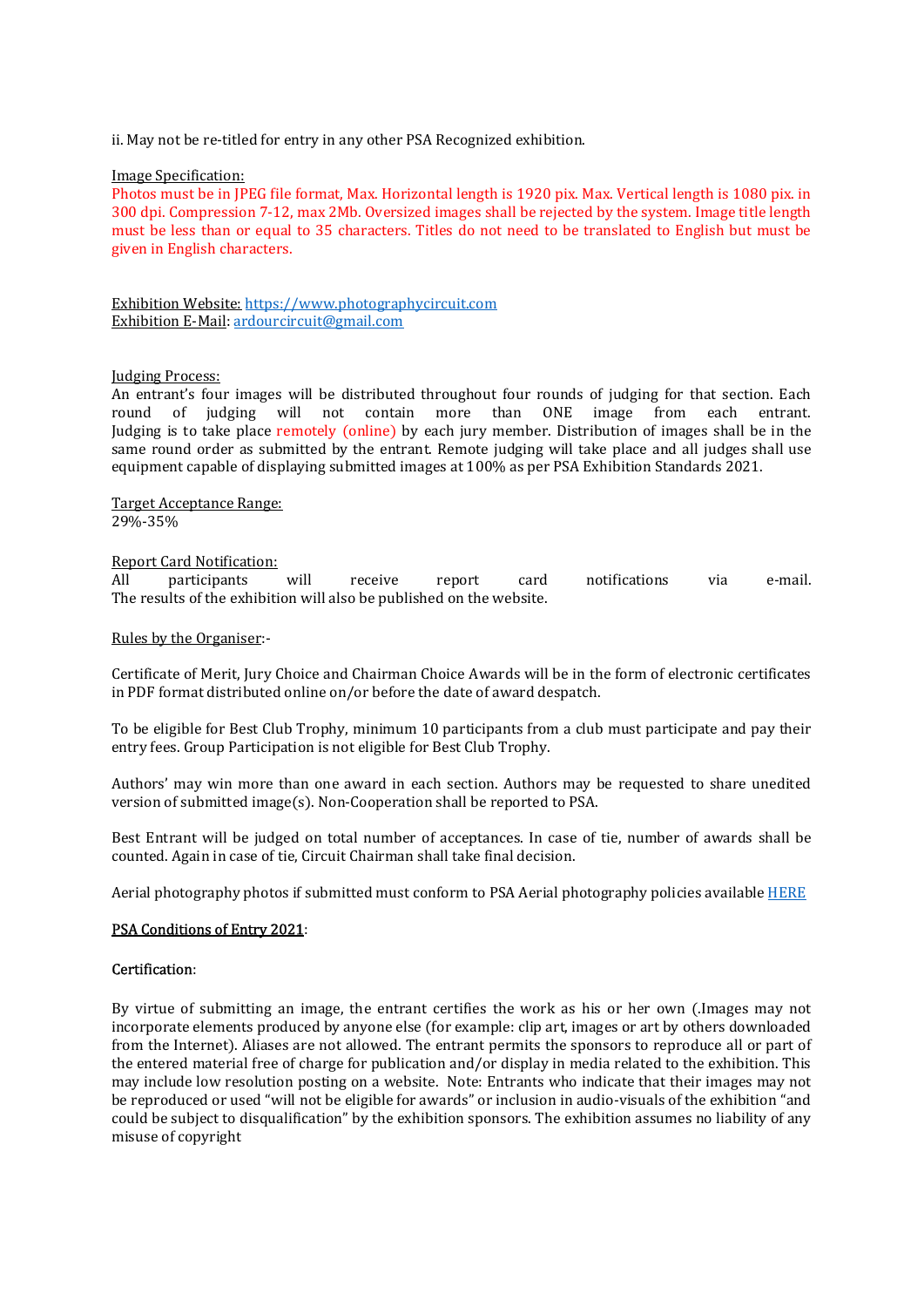Alteration and Computer Generation Subject to Divisional restrictions (particularly Nature, Photo Travel, and Photojournalism) images may be altered, either electronically or otherwise, by the maker. Adjustments to enhance images or creatively modify images are allowed providing the underlying photograph is retained in a way that is obvious to the viewer. Images may not be constructed entirely with a computer, and must be the sole work of the author

Re-use of accepted images: Once an image has been accepted in a PSA Recognized exhibition, any identical image, or near identical image, may not, in future, be entered or re-entered in any section of the same Division Star Ratings class in that exhibition regardless of media, format, or title; may not be re-titled for entry into any other PSA Recognized exhibition, including translation into another language.

Entry: An Entry consists of, up to and including, four (4) images entered by a single Entrant into the same Section. An entrant may only enter a specific Section once.

## Titles:

Each image must have a unique title. That unique title must be used for entry of that image or of an Identical Image into any and all PSA-Recognized exhibitions. Titles must be 35 characters or fewer. No titles may be visible to the judges, and nothing in the image may identify the maker. Titles must not include file extensions such as .jpg or .jpeg (or any other camera capture filenames), or words such as "untitled" or "no title". Titles may not consist solely of numbers.

## Color and Monochrome:

Color and Monochrome images from the same capture that share substantial pictorial content in common will be considered the same image and must be given the same title.

However, PSA members working on Galaxy and Diamond Star Ratings are allowed to continue using different titles of monochrome versions and color versions of the same capture that have already been accepted until the required number of acceptances for those titles has been completed.

#### Organisation:

The Exhibition will be conducted in accordance with the rules of the PSA

An entrant's images will not be presented to the judges consecutively. An entrant's four images will be distributed throughout four rounds of judging in that section. Distribution of images will be in the same round order as submitted by the entrant.

An image may be entered in only one section where acceptances of that image in multiple sections would be eligible for the same star path

#### DATA PROTECTION

By entering this exhibition, you are explicitly consenting to the personal details you have supplied, including email addresses, being held, processed and used by the exhibition organizers for purposes associated with this exhibition. You also explicitly consent to such information being sent to organizations that have accorded official recognition, patronage or accreditation to this exhibition. You acknowledge and accept that entering this exhibition means that the status and results of your entry may be made public.

## PSA Breach of Rules 2021: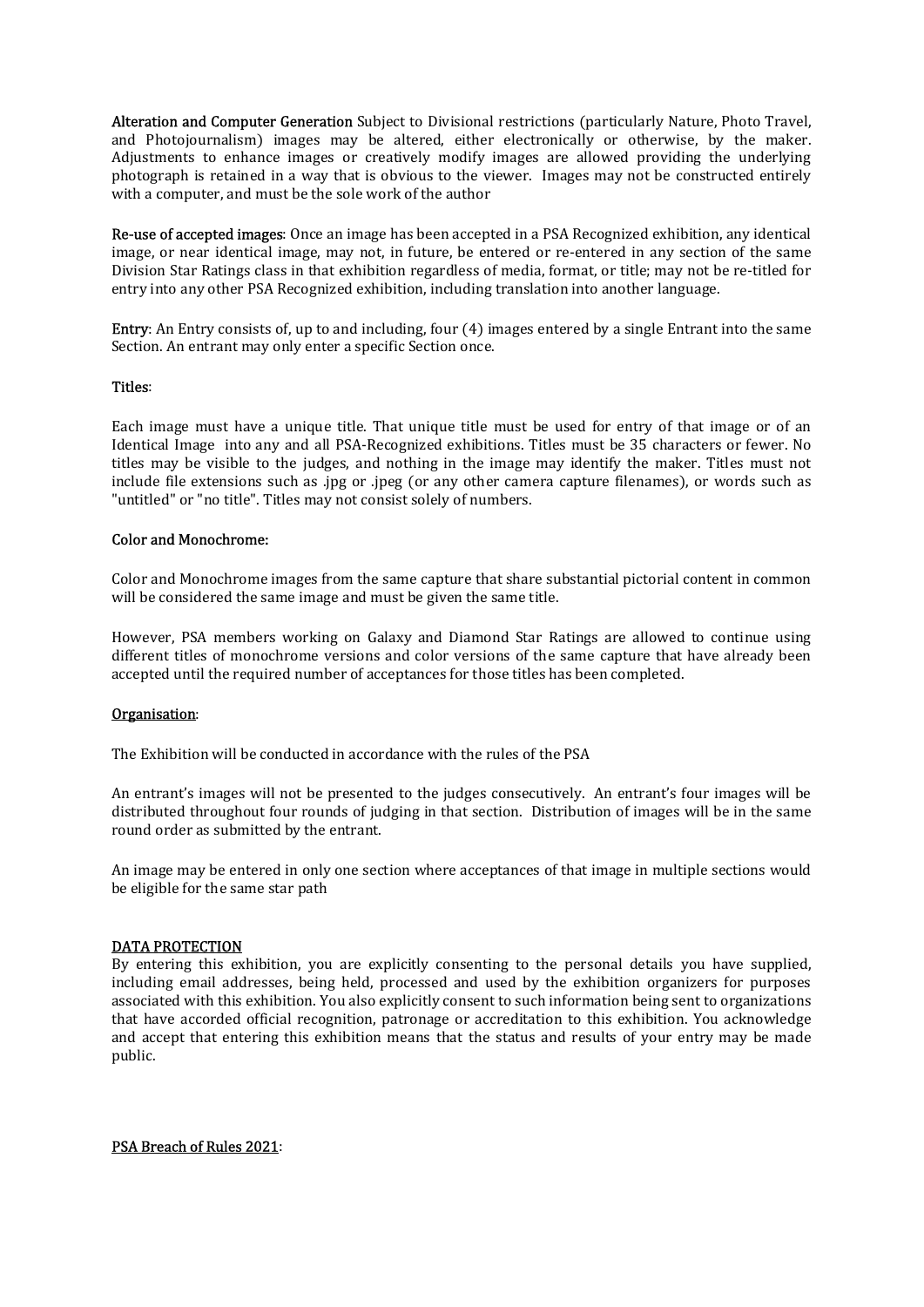If, at any time, it is determined in the reasonable discretion of the exhibition organizer or the judges before, during, or after the judging of an exhibition that an entrant has submitted entries where one or more images may fail to comply with these Conditions of Entry, including the stated definitions, the exhibition organizers reserve the right to delete the entry from the exhibition and void any or all acceptances or awards in connection with the exhibition. Fees may be forfeited or refunded in these circumstances. The entrant acknowledges that the decision of the exhibition organizers or the judges is final

In order to ensure that images comply with the Conditions of Entry and definitions, the exhibition organizers may carry out reasonable measures to verify that:

- a) the images are the original work of the entrant and
- b) the images comply with the rules and definitions as set out in these Conditions of Entry

These steps include, but are not limited to, questioning any entrant, requiring the submission of RAW files or other digital files representing the original capture of the submitted image(s), confronting the entrant with evidence that one or more submitted images fails to comply with the Conditions of Entry (also known as Entry Rules), and offering the entrant a reasonable opportunity to provide counter evidence to refute the exhibition organizer's evidence by a set deadline. Such entries that are not cleared or are still questionable after the entrant has presented evidence may be considered in breach of these Conditions of Entry, and declined. Such entries may be referred to PSA for further investigation of possible ethics violations

PSA retains the right to investigate in any way all complaints/suspicions of breaches of entry conditions, impose sanctions if deemed necessary, void the acceptances of any image found to violate the PSA rules, include the entrant's name on the list of sanctions provided to Exhibitions, and share such investigations with FIAP. Entrants automatically agree to these terms by the act of entering the Exhibition and agree to cooperate with any investigation.

If another party is submitting images on the entrant's behalf, the entrant will still be held responsible for adhering to these Conditions of Entry (Entry Rules) and will be subject to sanction for any violations to these Conditions of Entry and PSA's Statement of Ethics that may result.

# Notice to Entrants:

NOTICE: When an entrant fills in the Entry Form to submit an entry the entrant will see a feature to affirm he or she has read these Conditions of Entry when he or she fills out the entry form. If the entrant does not so affirm the entry will not be submitted

#### PSA Statement on Subject Matter

There is one hard and fast rule, whose spirit must be observed at all times and **applies to all sections** offered in PSA recognised exhibitions.

## The welfare of the subject is more important than the photograph.

This means that practices such as baiting of subjects with a living creature and removal of birds from nests, for the purpose of obtaining a photograph, are highly unethical, and such photographs are not allowed in any PSA exhibitions.

There is also a PSA policy on the use of aerial photography - aircraft, helicopters and drones. This policy can be found at https://psa-photo.org/index.php?psa-policies#drone.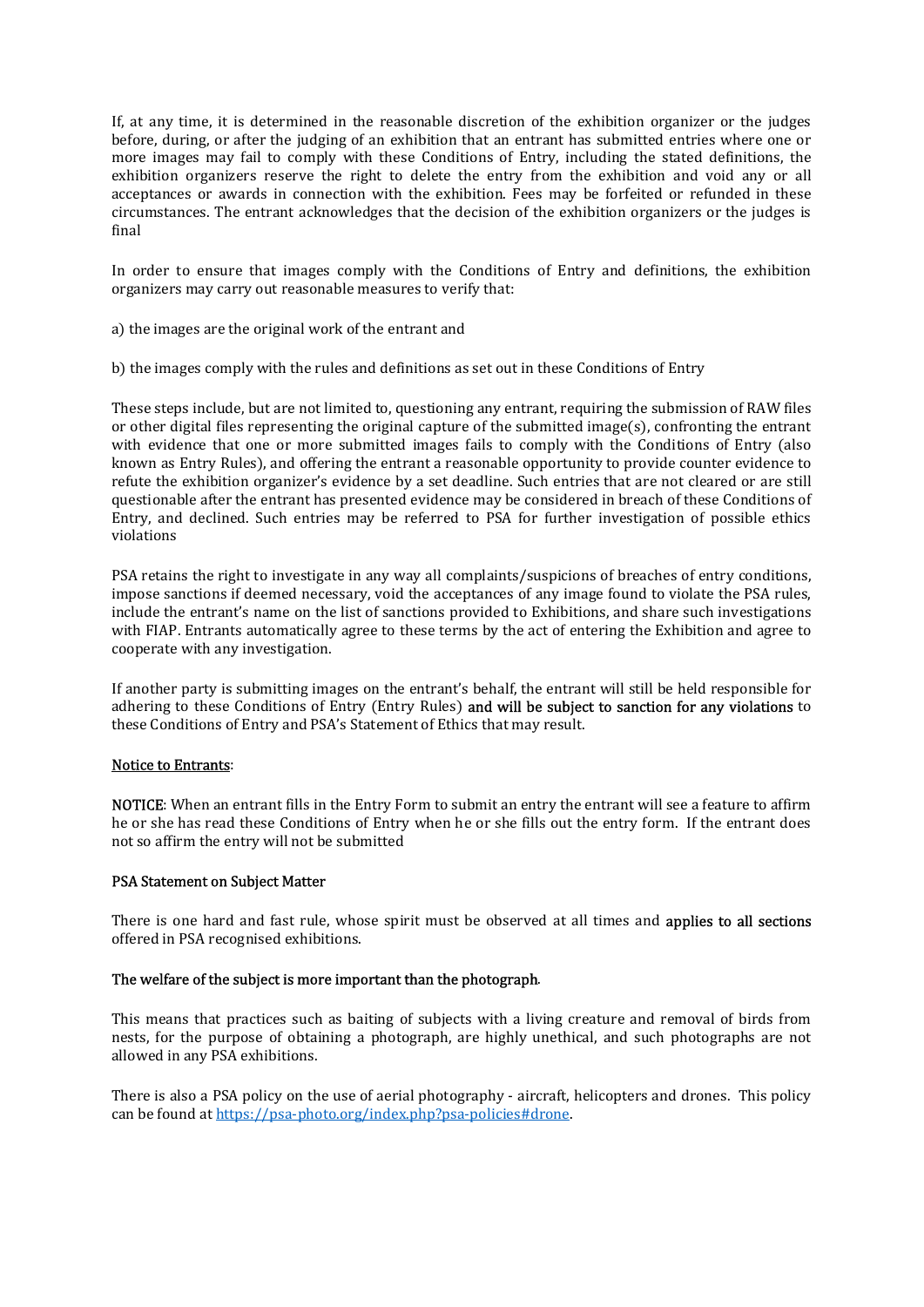The purpose of this policy is to prevent any interference with other individuals or animals which will or may cause a disturbance in their normal activity or disrupt the way any individuals or animals interact with their environment. Entry in this exhibition requires exhibitors to agree to this and other PSA policies

The content of images must comply with these General Conditions and with the Division and Section definitions listed in these conditions. Images that - in the sole opinion of the judges or the Exhibition Organizers - do not comply are likely to be disqualified so the entrant may be aware of the problem when considering entry into other PSA recognized exhibitions.

# Definitions:

## Monochrome:

An image is considered to be Monochrome only if it gives the impression of having no color (i.e. contains only shades of grey which can include pure black and pure white) OR it gives the impression of being a greyscale image that has been toned in one color across the entire image. (For example by Sepia, red, gold, etc.) A greyscale or multi-colored image modified or giving the impression of having been modified by partial toning, multi-toning or by the inclusion of spot coloring does not meet the definition of monochrome and shall be classified as a Color Work.

Monochrome images may be entered in PID Color sections but if accepted will only be eligible towards PID Color Star Ratings.

## Nature:

## PSA/FIAP Nature Definition

Nature photography is restricted to the use of the photographic process to depict all branches of natural history, except anthropology and archeology, in such a fashion that a well-informed person will be able to identify the subject material and certify its honest presentation.

The story telling value of a photograph must be weighed more than the pictorial quality while maintaining high technical quality

Human elements shall not be present, except where those human elements are integral parts of the nature story such as nature subjects, like barn owls or storks, adapted to an environment modified by humans, or where those human elements are in situations depicting natural forces, like hurricanes or tidal waves.

Scientific bands, scientific tags or radio collars on wild animals are permissible.

Photographs of human created hybrid plants, cultivated plants, feral animals, domestic animals, or mounted specimens are ineligible, as is any form of manipulation that alters the truth of the photographic statement.

No techniques that add, relocate, replace, or remove pictorial elements except by cropping are permitted.

Techniques that enhance the presentation of the photograph without changing the nature story or the pictorial content, or without altering the content of the original scene, are permitted including HDR, focus stacking and dodging/burning.

Techniques that remove elements added by the camera, such as dust spots, digital noise, and film scratches, are allowed.

Stitched images are not permitted.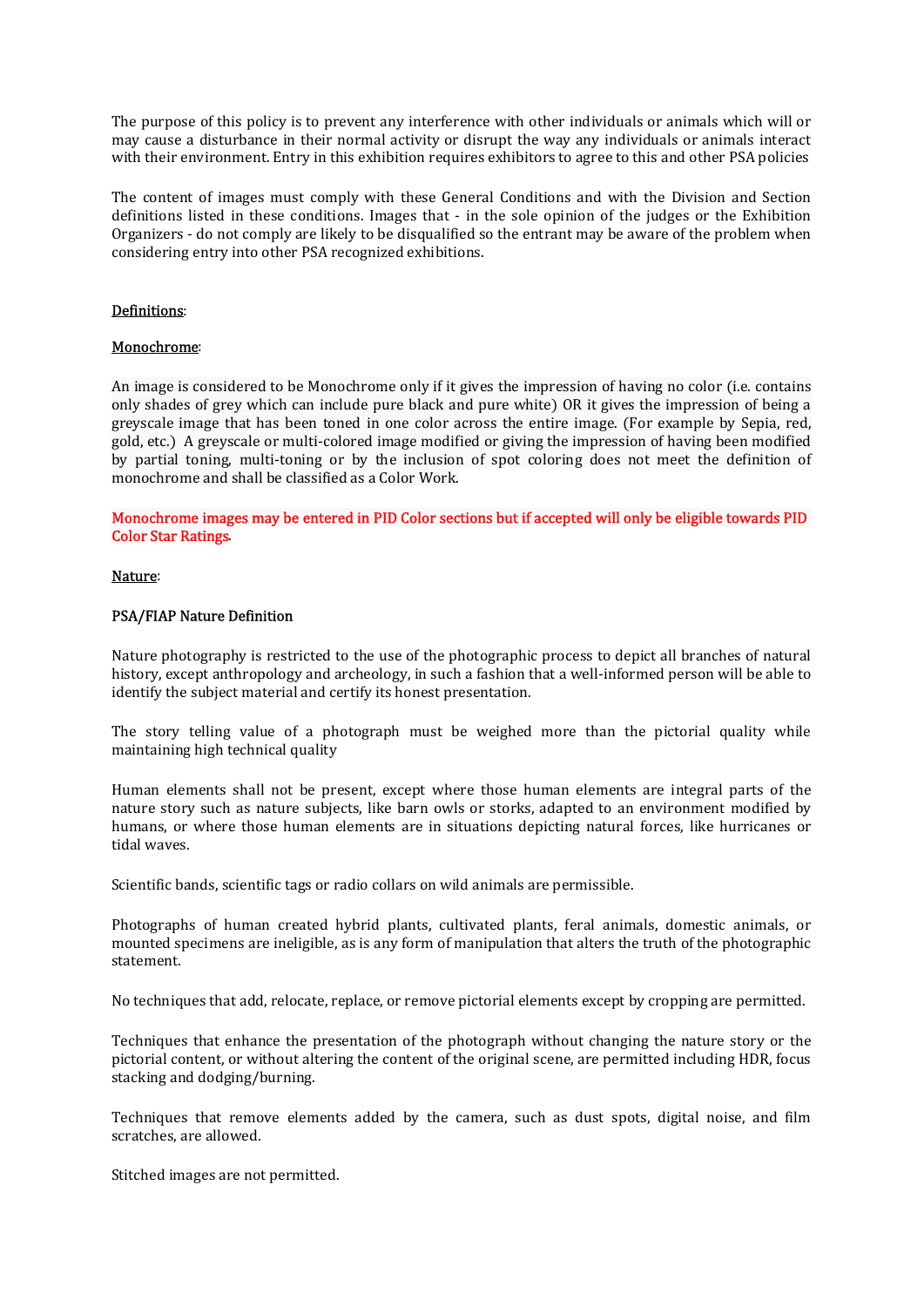Color images can be converted to greyscale monochrome.

Infrared images, either direct-captures or derivations, are not allowed.

Images entered in Nature sections meeting the Nature Photography Definition above can have landscapes, geologic formations, weather phenomena, and extant organisms as the primary subject matter. This includes images taken with subjects in controlled conditions, such as zoos, game farms, botanical gardens, aquariums and any enclosure where the subjects are totally dependent on man for food.

Attention is drawn to the PSA Statement on Subject Matter which applies to all sections Toned images are not permitted for Nature division.

# Photo Travel:

A Photo Travel image expresses the characteristic features or culture of a land as they are found naturally. There are no geographical limitations. Images from events or activities arranged specifically for photography, or of subjects directed or hired for photography are not permitted. Close up pictures of people or objects must include features that provide information about the location.

Techniques that add, relocate, replace or remove any element of the original image, except by cropping, are not permitted. The only allowable adjustments are removal of dust or digital noise, restoration of the appearance of the original scene, and complete conversion to greyscale monochrome. Other derivations, including infrared, are not permitted. All images must look natural.

Attention is drawn to the PSA Statement on Subject Matter which applies to all sections

# Toned images are not permitted for Photo Travel division.

LINK to PSA ETHICAL PRACTICES: https://psa-photo.org/index.php?about-ethical-practices LINK to PSA DIVISION DEFINITIONS: https://psa-photo.org/index.php?division-definitions

Exhibition Chairman: Abhijit Sarkar, EFIAP PSA Member ID: 994550 Address: Kanak Bhaban, Vill – Kodalia, P.O. – Bandel, Dist – Hooghly,



E-mail: hq@psa-photo.org

Web Site: http://www.psa-photo.org